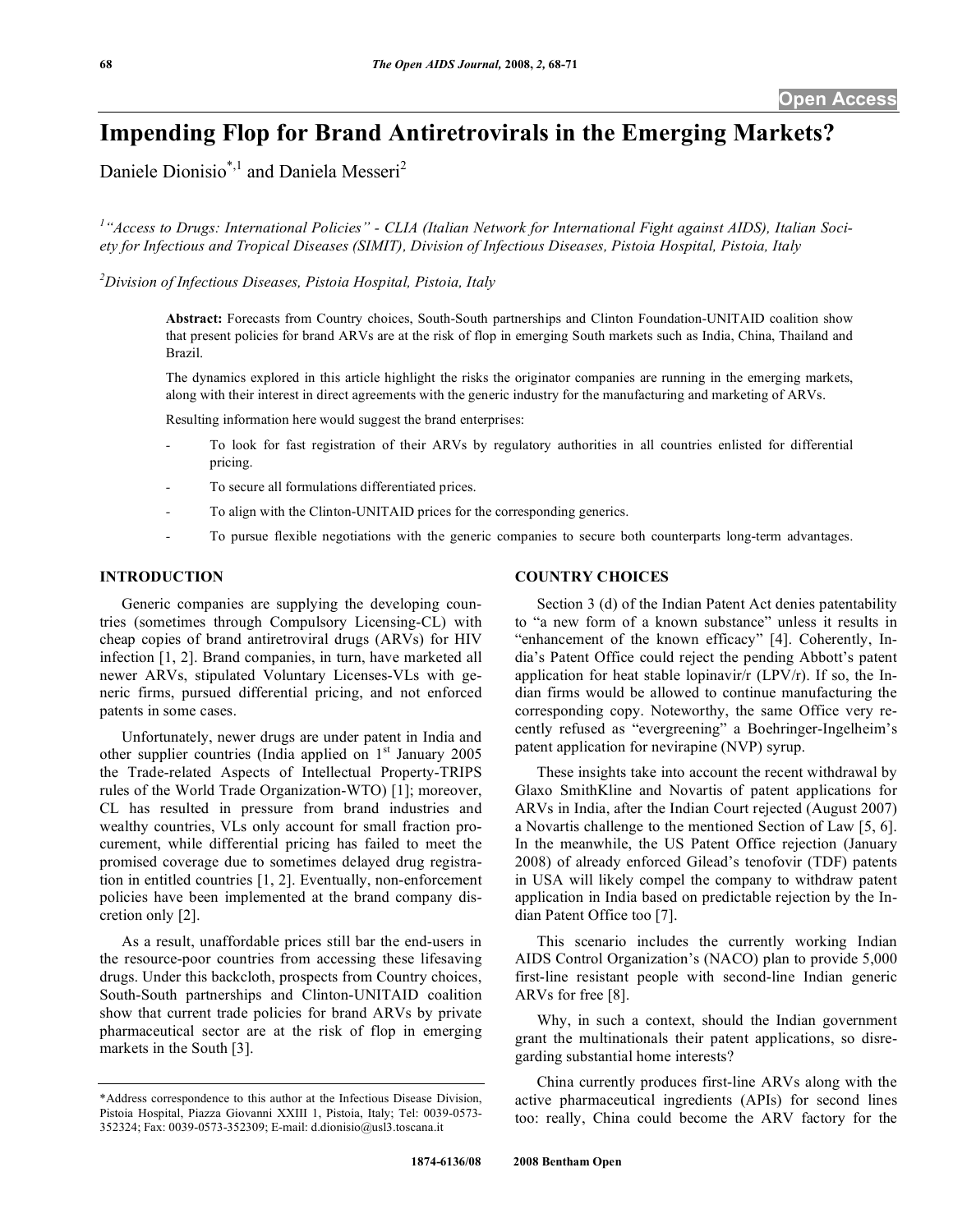#### *Impending Flop for Brand Antiretrovirals in the Emerging Markets? The Open AIDS Journal, 2008, Volume 2* **69**

poor world because of its cheapest APIs and industrial scaleup very interested in the under-served markets. Unequivocal choices are lacking, however, between pursuance of TRIPS flexibilities of WTO (which China belongs to) [1] and huge business with the multinational giants (including direct price cuttings for brand ARVs).

 To date, the government has snobbed the Indian ARVs even though they are cheapest through the Clinton Foundation, a consortium which China is a member of. How much longer will it be worthwhile to Chinese government ignoring the saving money opportunities by Indian generics? Not for long, if China-India trade agreements of November 2006 and January 2008 are supposed to give rise to a mutually profitable partnership for ARVs manufacturing and marketing.

 The USA-India strategic partnership, boosted by the "civil nuclear power" agreement of March 2006 [9], has resulted in exploitation of Indian ARVs inside the President's Emergency Plan for AIDS Relief (PEPFAR), with more than 52 Indian generic ARVs approved to date by the Food and Drug Administration (FDA). In such a perspective it may be worth underscoring that US Patent Office rejection of Gilead's TDF patents, as mentioned before, came just after FDA had approved Indian Matrix copy for use in PEPFAR [10]: do the strategy balances in South-East Asia weigh now more than brand drug patent defence inside the partnership with India?

 In October 2007, Canada notified WTO a CL authorising Canadian manufacturer Apotex to produce WHO (World Health Organization) pre-qualified fixed-dose combination (FDC) copies of three patented ARVs for export to Rwanda: this was the first time a generic firm in the developed world engaged to secure ARVs an African country [11].

 Brazil imports brand ARVs at the lowest prices, but the steadily enhanced purchase has more than doubled the expenditure, indicating that the costs for ARVs will continue to climb [12]. The country still purchases heat stable LPV/r from Abbott at US\$1000 person/year: definitely a too expensive price comparing to an Indian copy available through the Clinton Foundation (which Brazil belongs to) at \$695!

 Why shouldn't Brazil take advantage of Clinton opportunities? Possibly it is ready, while only waiting for rejection of Abbott's patent application for heat stable LPV/r in India. This couples with a Ministry of Health's decree on 9 April 2008 signalling that Brazil might reject patent request for Gilead's TDF (due to its high cost), and import a generic copy [13].

 Should these prospects come true, Abbott and Gilead would lose Brazilian HIV/AIDS market.

 Following past government's CL policy against Merck's efavirenz (EFV) and Abbott's LPV/r, Thailand imports EFV and heat stable LPV/r as generics from India and has planned for domestic manufacturing: in the meantime, it has been placed on the USA Priority Watch List [14]. Would Thailand be up to resisting? It looks like it would be because: 1) the country can import ARVs from Indian manufacturers or the Clinton Foundation (whose consortium is part), 2) it can rely on favourable international balances, while enjoying the advantages from South-South partnerships, 3) the new coalition government, started on February 2008, looks like it would be prone to go on with CL policy [15]. If these forecasts were fulfilled, the brand companies should give up Thailand.

## **SOUTH-SOUTH PARTNERSHIPS**

 Partnerships (between country governments or generic drug companies) for building ARVs plants are mushrooming in Africa, where they fall into the African Union and the Economic Community of West African States (ECOWAS) self-sufficiency plans (Fig. **1**) [16, 17]. These partnerships might, in the future, undermine markets to the brand corporations, while pushing them into flexible negotiations with



**Fig. (1).** Generic ARVS by an African company (Pharmakina, Democratic Republic of Congo).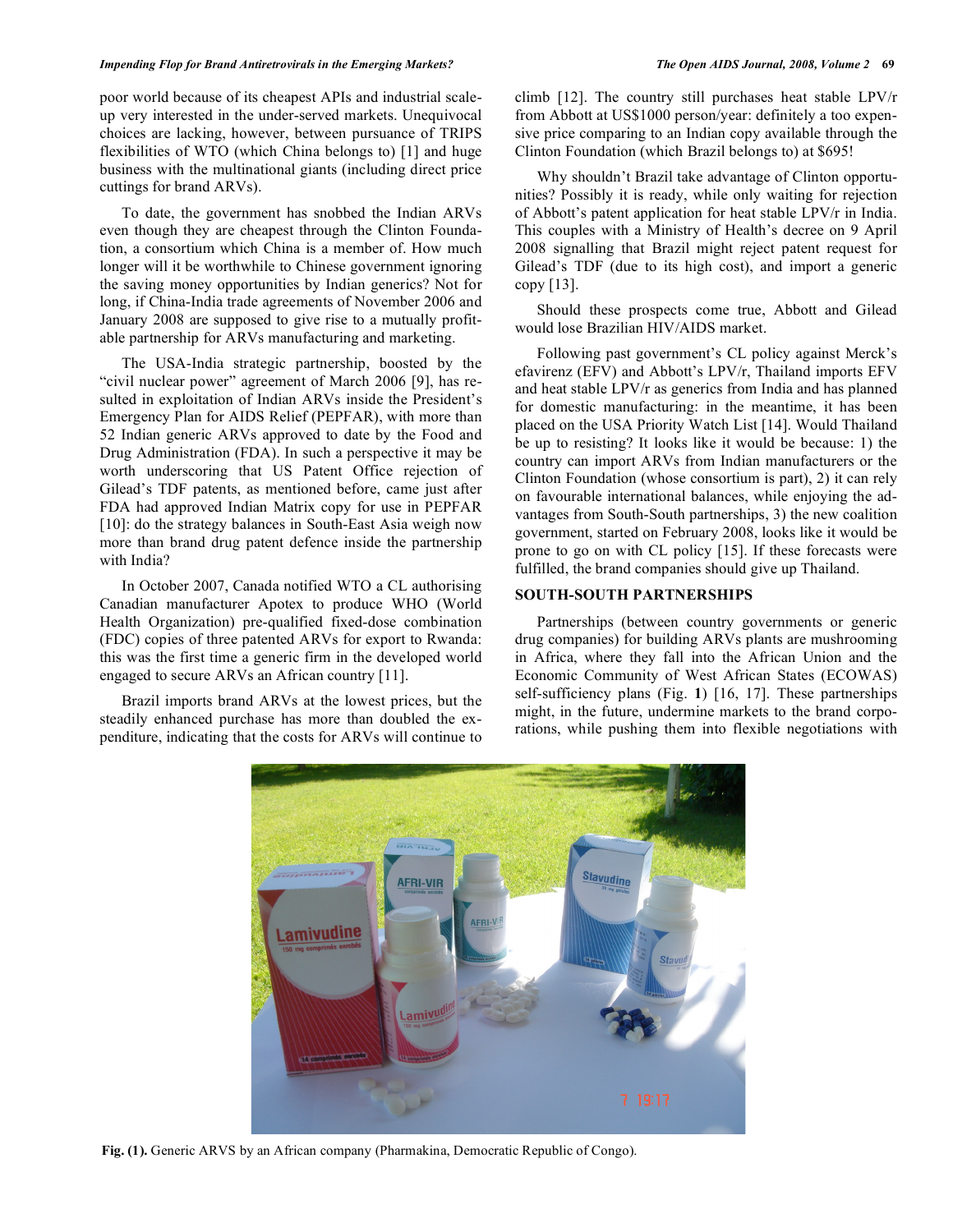the generic competitors. Actually, balanced VL agreements for the manufacturing of ARVs have already been signed: i.e. the Bristol-Myers Squibb (BMS) and Tibotec Pharmaceuticals agreements with Aspen Pharmacare of South Africa, and the Roche agreements with Addis Pharmaceutical Factory of Ethiopia and Varichem Pharmaceuticals of Zimbabwe [18-20].

 These opportunities are spurring the generic manufacturers into innovation while insisting on VL deals with the brand industry to exploit know-how, training and technology transfer opportunities for developing new ARVs and gaining the wealthy markets.

## **CLINTON-UNITAID COALITION**

 Clinton Foundation's HIV/AIDS Initiative (CHAI) is lowering more and more the prices of generic ARVs by partnering with UNITAID.

 As International Drug Purchase Facility primarily financed from the proceeds of a tax levied on airline tickets, UNITAID is established to provide long-term funding to increase access to drugs and diagnostics for HIV/AIDS, malaria and tuberculosis in the resource-poor countries [21, 22].

 Concurrently, lists of countries on differential pricing have been arranged by Abbott, Boehringer-Ingelheim, Bristol-Myers Squibb, Gilead, GlaxoSmithKline, Merck & Co. Inc, and Roche enterprises: regrettably, their prices are (with isolated exceptions) quite higher than the corresponding CHAI generics [23], with a perceivable risk by considering that:

- Some FDC ARVs, still produced by generic firms only (Table **1**) [23], have been made available to the South markets just thanks to CHAI-UNITAID discounts.
- Further countries are expected to join the presently 73 Clinton Foundation members, so slashing prices due to enhanced bulk procurement of ARVs.

#### **TACKLING EVOLUTIONARY TRENDS**

 The dynamics analysed in this paper have highlighted the risks (bound up with their ARVs policies) the originator companies are running in the South markets, while remarking, at the same time, their interest in VL agreements with the generic industry for the manufacturing and marketing of ARVs. Cross information here would suggest the brand enterprises:

- To look for fast registration of their ARVs by regulatory authorities in all countries enlisted for differential pricing.
- To secure all formulations differentiated prices.
- To align with the prices of corresponding CHAI generics (to enhance competition, based on CHAI is oriented towards WHO and /or FDA approved drugs).
- To pursue flexible negotiations with the generic companies to secure both counterparts long-term advantages.

#### **Table 1. Arv Drug Combinations Only Available as Generics**

- **AZT/3TC/NVP**: Adult formulations by Aspen, Apotex, Aurobindo, Cipla, Hetero, Matrix, Emcure, Ranbaxy, and Strides. The Clinton Foundation has negotiated reduced prices with Cipla and Matrix. Paediatric formulations by Government Pharmaceutical Organization (GPO) and Ranbaxy.
- **D4T/3TC/NVP**: The Clinton Foundation has negotiated with Hetero, Matrix, Cipla and Ranbaxy reduced prices for adult formulations. Adult formulation also made by Emcure and Strides. Paediatric formulations by Cipla, GPO, Emcure, and Ranbaxy.
- **D4T/3TC**: Adult formulations by Aurobindo, Cipla, Hetero, Matrix, Ranbaxy, Emcure, and Strides. Paediatric formulations by Emcure and Ranbaxy.
- **D4T/3TC+EFV**: Adult formulations by Cipla, Emcure, Strides and Ranbaxy. No paediatric formulations.
- **AZT/3TC+EFV**: Adult formulations by Aurobindo, Cipla, Emcure, Ranbaxy, and Strides. No paediatric formulations.
- *PMTCT***: NVP+AZT**: Granule formulations by Strides.
- **TDF/3TC:** Adult formulation by Matrix (reduced price in the Clinton Foundation's consortium). Not for paediatric use.
- **TDF/3TC+EFV:** Adult formulation by Cipla. Not for paediatric use.
- **TDF/3TC/EFV:** Adult formulation by Matrix (reduced price in the Clinton Foundation's consortium). Not for paediatric use.

AZT=zidovudine, 3TC=lamivudine, NVP=nevirapine, D4T=stavudine, EFV=efavirenz, TDF=tenofovir, *PMTCT*=prevention mother-to-child transmission.

WHO prequalified ARVs (updated list) at http://healthtech.who.int/pq/status/Product Registry.aspx?list=ha

## **CONTRIBUTORSHIP**

- D. Dionisio conceived, designed and wrote the article.
- D. Messeri shared in the draft preparation and participated in overall interpretation, revision and harmonisation.

#### **REFERENCES**

- [1] World Trade Organisation. Overview: the TRIPS Agreement. [cited 2008, July 5<sup>th</sup>] 2005; Available from: http://www.wto.org/ English/tratop \_e/trips\_ e/intel2\_e.htm.
- [2] Chien CV. HIV/AIDS drugs for Sub-Saharan Africa: How do brand and generic supply compare? PLoS ONE 2007; 3: e278. Internet: http://www.plosone.org (accessed January 2008).
- [3] Dionisio D, Khanna AK, Nicolaou S*, et al*. For-profit policies and equitable access to antiretroviral drugs in resource-limited countries. Future HIV Therapy 2008; 2(1): 25-36. Internet: http://www. futuremedicine.com/toc/fht/2/1 (accessed January 2008).
- [4] Revised Patent Law. [cited 2005, April 5<sup>th</sup>]. Available from: http://www.patentoffice.nic. in/ipr/patent/patent\_2005.pdf
- [5] GlaxoSmithKline withdraws patent applications for antiretrovirals Abacavir, Trizivir in India (Kaiser Daily HIV/AIDS Report, 10 December 2007). Available from: http://www.kaisernetwork.org/ DAILY\_reports/print\_report.cfm?DR\_ID=49299&dr\_cat....
- [6] Novartis patent challenge dismissed in India. ICTSD Bridges (5 September 2007) vol 11 n. 29. Available from: http://www.ictsd. org/weekly/07-09-05/story3.htm
- [7] US patent office's rejection of Gilead's antiretroviral patents might affect applications in India (Kaiser Daily HIV/AIDS Report, 28 January 2008). Available from: http://www.kaisernetwork.org/ DAILY\_reports/print\_report.cfm?DR\_ID=50045&dr\_cat...
- [8] India to provide second-line antiretroviral access to about 5,000 HIVpositive people beginning in January (Kaiser Daily HIV/AIDS Report, 26 November 2007). Availabe from: http://www.kaiser network.org/DAILY\_reports/print\_report.cfm?DR\_ID=49018&dr\_cat
- [9] US, India clinch nuclear deal, call pact "historic" (2 March 2006). Available from: http://www.news.yahoo.com/s/afp/20060302/ts\_u sindiabushnuclearpoliticsdeal